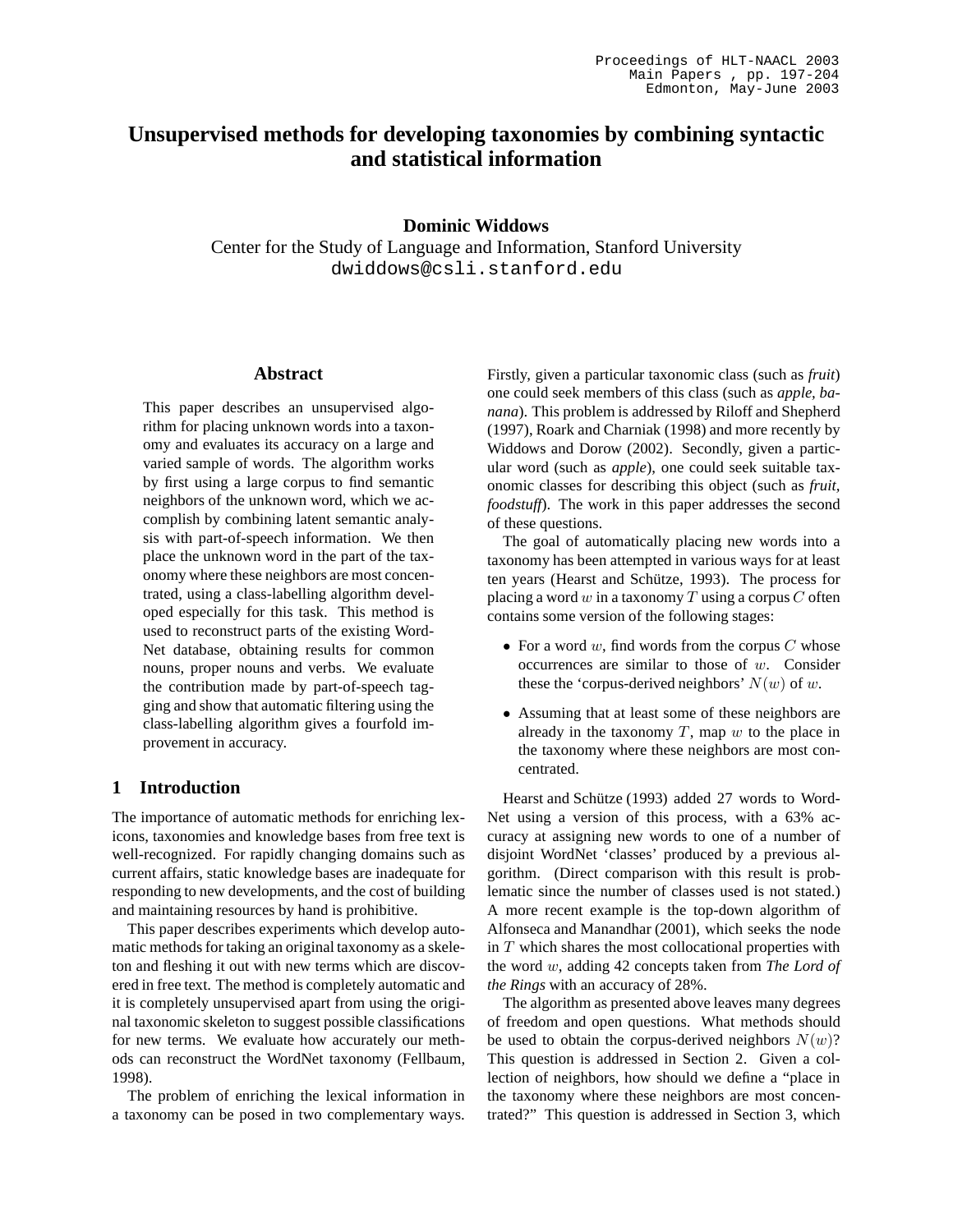defines a robust class-labelling algorithm for mapping a list of words into a taxonomy. In Section 4 we describe experiments, determining the accuracy with which these methods can be used to reconstruct the WordNet taxonomy. To our knowledge, this is the first such evaluation for a large sample of words. Section 5 discusses related work and other problems to which these techniques can be adapted.

## **2 Finding semantic neighbors: Combining latent semantic analysis with part-of-speech information.**

There are many empirical techniques for recognizing when words are similar in meaning, rooted in the idea that "you shall know a word by the company it keeps" (Firth, 1957). It is certainly the case that words which repeatedly occur with similar companions often have related meanings, and common features used for determining this similarity include shared collocations (Lin, 1999), co-occurrence in lists of objects (Widdows and Dorow, 2002) and latent semantic analysis (Landauer and Dumais, 1997; Hearst and Schütze, 1993).

The method used to obtain semantic neighbors in our experiments was a version of latent semantic analysis, descended from that used by Hearst and Schütze (1993, §4). First, 1000 frequent words were chosen as column labels (after removing stopwords (Baeza-Yates and Ribiero-Neto, 1999, p. 167)). Other words were assigned co-ordinates determined by the number of times they occured within the same context-window (15 words) as one of the 1000 column-label words in a large corpus. This gave a matrix where every word is represented by a rowvector determined by its co-occurence with frequently occuring, meaningful words. Since this matrix was very sparse, singular value decomposition (known in this context as *latent semantic analysis* (Landauer and Dumais, 1997)) was used to reduce the number of dimensions from 1000 to 100. This reduced vector space is called WordSpace (Hearst and Schütze, 1993, §4). Similarity between words was then computed using the cosine similarity measure (Baeza-Yates and Ribiero-Neto, 1999, p. 28). Such techniques for measuring similarity between words have been shown to capture semantic properties: for example, they have been used successfully for recognizing synonymy (Landauer and Dumais, 1997) and for finding correct translations of individual terms (Widdows et al., 2002).

The corpus used for these experiments was the British National Corpus, which is tagged for parts-of-speech. This enabled us to build syntactic distinctions into WordSpace — instead of just giving a vector for the string *test* we were able to build separate vectors for the nouns, verbs and adjectives *test*. An example of the contribution of part-of-speech information to extracting semantic neighbors of the word *fire* is shown in Table 2. As can be seen, the noun *fire* (as in the substance/element) and the verb *fire* (mainly used to mean firing some sort of weapon) are related to quite different areas of meaning. Building a single vector for the string *fire* confuses this distinction — the neighbors of *fire* treated just as a string include words related to both the meaning of *fire* as a noun (more frequent in the BNC) and as a verb.

Part of the goal of our experiments was to investigate the contribution that this part-of-speech information made for mapping words into taxonomies. As far as we are aware, these experiments are the first to investigate the combination of latent semantic indexing with part-ofspeech information.

## **3 Finding class-labels: Mapping collections of words into a taxonomy**

Given a collection of words or multiword expressions which are semantically related, it is often important to know what these words have in common. All adults with normal language competence and world knowledge are adept at this task — we know that *plant, animal* and *fungus* are all living things, and that *plant, factory* and *works* are all kinds of buildings. This ability to classify objects, and to work out which of the possible classifications of a given object is appropriate in a particular context, is essential for understanding and reasoning about linguistic meaning. We will refer to this process as *class-labelling*.

The approach demonstrated here uses a hand-built taxonomy to assign class-labels to a collection of similar nouns. As with much work of this nature, the taxonomy used is WordNet (version 1.6), a freely-available broadcoverage lexical database for English (Fellbaum, 1998). Our algorithm finds the hypernyms which subsume as many as possible of the original nouns, as closely as possible <sup>1</sup>. The concept v is said to be a *hypernym* of w if  $w$  is a kind of  $v$ . For this reason this sort of a taxonomy is sometimes referred to as an 'IS A hierarchy'. For example, the possible hypernyms given for the word *oak* in WordNet 1.6 are

oak ⇒ wood ⇒ plant material ⇒ material, stuff  $\Rightarrow$  substance, matter  $\Rightarrow$  object, physical  $object \Rightarrow entity, something$ 

<sup>1</sup>Another method which could be used for classlabelling is given by the conceptual density algorithm of Agirre and Rigau (1996), which those authors applied to wordsense disambiguation. A different but related idea is presented by Li and Abe (1998), who use a principle from information theory to model selectional preferences for verbs using different classes from a taxonomy. Their algorithm and goals are different from ours: we are looking for a single class-label for semantically related words, whereas for modelling selectional preferences several classes may be appropriate.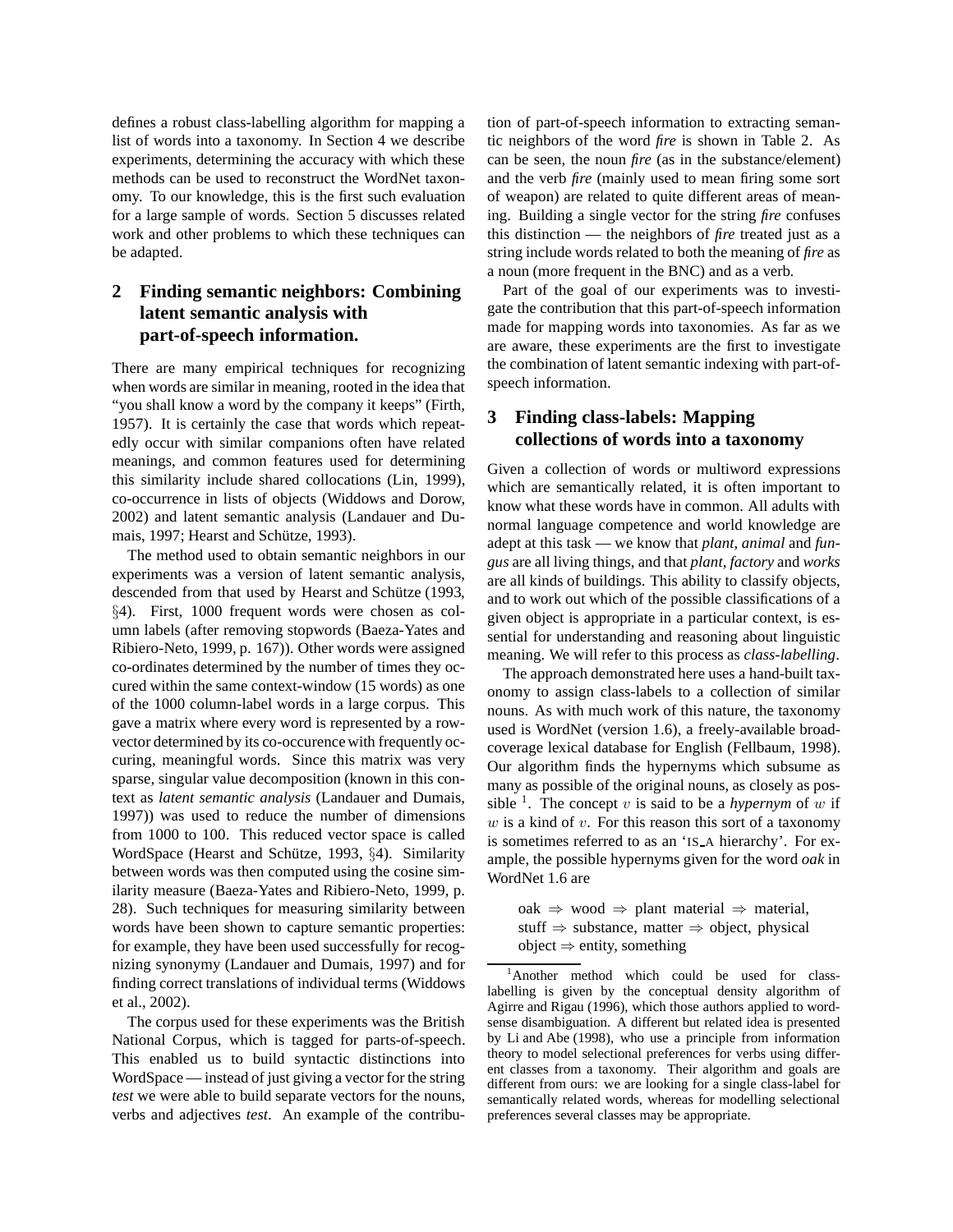| fire (string only) |          | $fire\_nn1$   |          | fire vvi      |          |  |
|--------------------|----------|---------------|----------|---------------|----------|--|
| fire               | 1.000000 | $fire\_nn1$   | 1.000000 | fire vvi      | 1.000000 |  |
| flames             | 0.709939 | $flames\_nn2$ | 0.700575 | $e$ uns $nn2$ | 0.663820 |  |
| smoke              | 0.680601 | $smoke\_nn1$  | 0.696028 | firing vvg    | 0.537778 |  |
| blaze              | 0.668504 | brigade nn1   | 0.589625 | $cannon_nn()$ | 0.523442 |  |
| firemen            | 0.627065 | $fires_nnn2$  | 0.584643 | gun nn1       | 0.484106 |  |
| fires              | 0.617494 | firemen_nn2   | 0.567170 | fired_vvd     | 0.478572 |  |
| explosion          | 0.572138 | explosion nn1 | 0.551594 | detectors_nn2 | 0.477025 |  |
| burning            | 0.559897 | destroyed vvn | 0.547631 | artillery_nn1 | 0.469173 |  |
| destroyed          | 0.558699 | burning aj0   | 0.533586 | attack vyb    | 0.468767 |  |
| brigade            | 0.532248 | blaze_nn1     | 0.529126 | firing nn1    | 0.459000 |  |
| arson              | 0.528909 | $arson_nn1$   | 0.522844 | volley_nn1    | 0.458717 |  |
| accidental         | 0.519310 | alarms nn2    | 0.512332 | trained vvn   | 0.447797 |  |
| chimney            | 0.489577 | destroyed vvd | 0.512130 | enemy nn1     | 0.445523 |  |
| blast              | 0.488617 | burning vvg   | 0.502052 | alert aj0     | 0.443610 |  |
| guns               | 0.487226 | burnt_vvn     | 0.500864 | shoot_vvi     | 0.443308 |  |
| damaged            | 0.484897 | blast nn1     | 0.498635 | defenders nn2 | 0.438886 |  |

Table 1: Semantic neighbors of *fire* with different parts-of-speech. The scores are cosine similarities

oak, oak tree  $\Rightarrow$  tree  $\Rightarrow$  woody plant, ligneous plant  $\Rightarrow$  vascular plant, tracheophyte  $\Rightarrow$  plant, flora, plant life  $\Rightarrow$  life form, organism, being, living thing  $\Rightarrow$  entity, something

Let S be a set of nouns or verbs. If the word  $w \in S$  is recognized by WordNet, the WordNet taxonomy assigns to w an ordered set of hypernyms  $H(w)$ .

Consider the union

$$
\mathcal{H}=\bigcup_{w\in S}H(w).
$$

This is the set of all hypernyms of any member of S. Our intuition is that the most appropriate class-label for the set S is the hypernym  $h \in \mathcal{H}$  which subsumes as many as possible of the members of  $S$  as closely as possible in the hierarchy. There is a trade-off here between subsuming 'as many as possible' of the members of  $S$ , and subsuming them 'as closely as possible'. This line of reasoning can be used to define a whole collection of 'classlabelling algorithms'.

For each  $w \in S$  and for each  $h \in H$ , define the *affinity score function*  $\alpha(w, h)$  between w and h to be

$$
\alpha(w, h) = \begin{cases} f(\text{dist}(w, h)) & \text{if } h \in H(w) \\ -g(w, h) & \text{if } h \notin H(w), \end{cases} \tag{1}
$$

where  $dist(w, h)$  is a measure of the distance between w and  $h$ ,  $f$  is some positive, monotonically decreasing function, and  $q$  is some positive (possibly constant) function.

The function  $f$  accords 'positive points' to  $h$  if  $h$  subsumes  $w$ , and the condition that  $f$  be monotonically decreasing ensures that  $h$  gets more positive points the closer it is to  $w$ . The function  $q$  subtracts 'penalty points' if  $h$  does not subsume  $w$ . This function could depend in many ways on  $w$  and  $h$  — for example, there could be a smaller penalty if  $h$  is a very specific concept than if  $h$  is a very general concept.

The distance measure  $dist(w, h)$  could take many forms, and there are already a number of distance measures available to use with WordNet (Budanitsky and Hirst, 2001). The easiest method for assigning a distance between words and their hypernyms is to count the number of intervening levels in the taxonomy. This assumes that the distance in specificity between ontological levels is constant, which is of course not the case, a problem addressed by Resnik (1999).

Given an appropriate affinity score, it is a simple matter to define the best *class-label* for a collection of objects.

**Definition 1** Let S be a set of nouns, let  $H =$  $\bigcup_{w\in S}H(w)$  be the set of hypernyms of  $S$  and let  $\alpha(w,h)$ be an affinity score function as defined in equation (1). The *best class-label*  $h_{\max}(S)$  for S is the node  $h_{\max} \in \mathcal{H}$ with the highest total affinity score summed over all the members of S, so  $h_{\text{max}}$  is the node which gives the maximum score

$$
\max_{h \in \mathcal{H}} \sum_{w \in S} \alpha(w, h).
$$

Since  $H$  is determined by S,  $h_{\text{max}}$  is solely determined by the set S and the affinity score  $\alpha$ .

In the event that  $h_{\text{max}}$  is not unique, it is customary to take the most specific class-label available.

#### **Example**

A particularly simple example of this kind of algorithm is used by Hearst and Schütze (1993). First they partition the WordNet taxonomy into a number of disjoint sets which are used as class-labels. Thus each concept has a single 'hypernym', and the 'affinity-score' between a word  $w$  and a class  $h$  is simply the set membership function,  $\alpha(w, h) = 1$  if  $w \in h$  and 0 otherwise. A collection of words is assigned a class-label by majority voting.

#### **3.1 Ambiguity**

In theory, rather than a class-label for related strings, we would like one for related meanings — the concepts to which the strings refer. To implement this for a set of words, we alter our affinity score function  $\alpha$  as follows. Let  $C(w)$  be the set of concepts to which the word w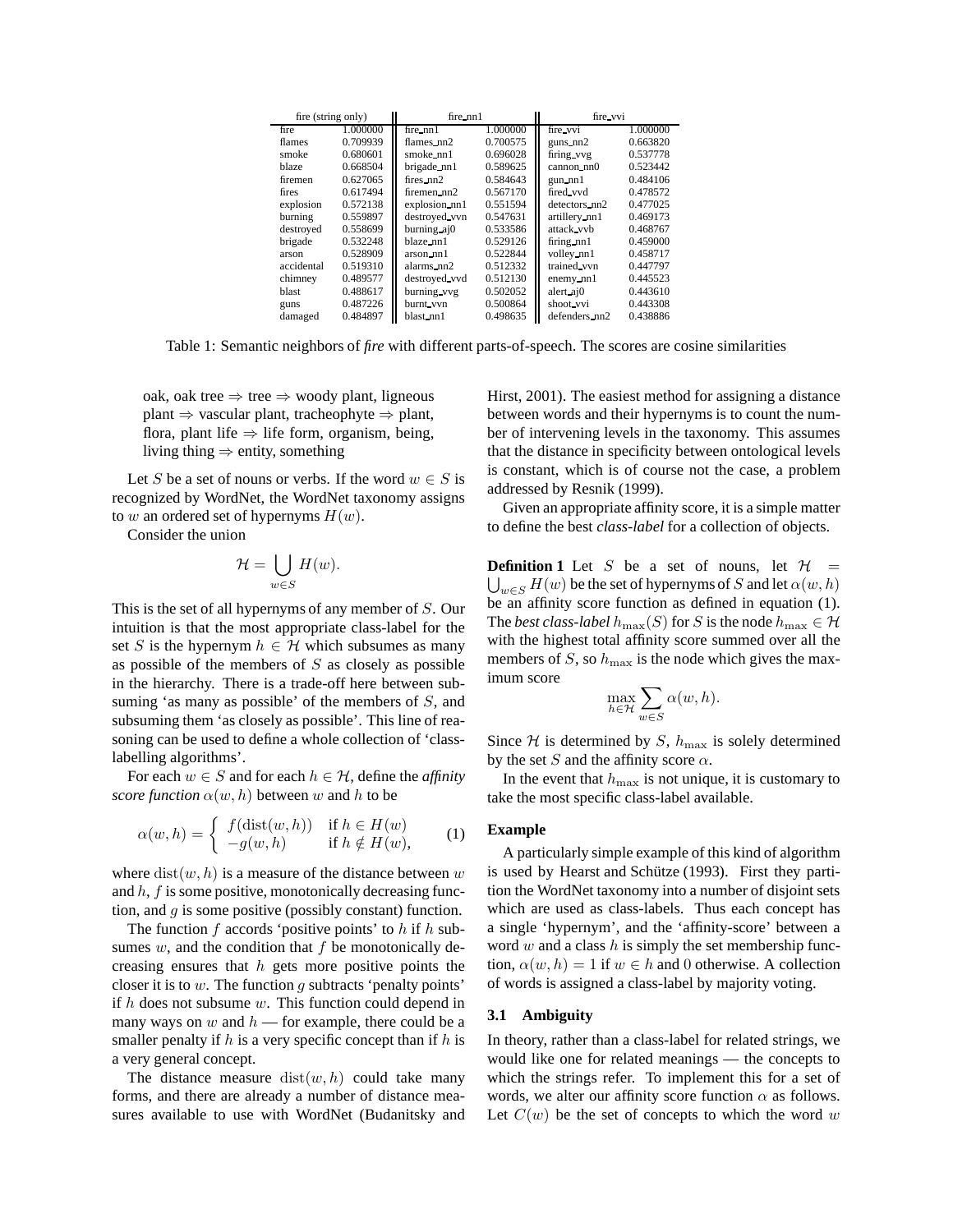could refer. (So each  $c \in C$  is a possible sense of w.) Then

$$
\alpha(w, h) = \max_{c \in C(w)} \begin{cases} f(\text{dist}(c, h)) & \text{if } h \in H(c) \\ -g(w, c) & \text{if } h \notin H(c), \end{cases} \tag{2}
$$

This implies that the 'preferred-sense' of  $w$  with respect to the possible subsumer  $h$  is the sense closest to  $h$ . In practice, our class-labelling algorithm implements this preference by computing the affinity score  $\alpha(c, h)$  for all  $c \in C(w)$  and only using the best match. This selective approach is much less noisy than simply averaging the probability mass of the word over each possible sense (the technique used in (Li and Abe, 1998), for example).

### **3.2 Choice of scoring functions for the class-labelling algorithm**

The precise choice of class-labelling algorithm depends on the functions  $f$  and  $g$  in the affinity score function  $\alpha$  of equation (2). There is some tension here between being correct and being informative: 'correct' but uninformative class-labels (such as *entity, something*) can be obtained easily by preferring nodes high up in the hierarchy, but since our goal in this work was to classify unknown words in an informative *and* accurate fashion, the functions f and q had to be chosen to give an appropriate balance. After a variety of heuristic tests, the function  $f$ was chosen to be

$$
f = \frac{1}{\text{dist}(w, h)^2},
$$

where for the distance function  $dist(w, h)$  we chose the computationally simple method of counting the number of taxonomic levels between  $w$  and  $h$  (inclusively to avoid dividing by zero). For the penalty function  $g$  we chose the constant  $g = 0.25$ .

The net effect of choosing the reciprocal-distancesquared and a small constant penalty function was that hypernyms close to the concept in question received magnified credit, but possible class-labels were not penalized too harshly for missing out a node. This made the algorithm simple and robust to noise but with a strong preference for detailed information-bearing class-labels. This configuration of the class-labelling algorithm was used in all the experiments described below.

### **4 Experiments and Evaluation**

To test the success of our approach to placing unknown words into the WordNet taxonomy on a large and significant sample, we designed the following experiment. If the algorithm is successful at placing unknown words in the correct *new* place in a taxonomy, we would expect it to place already known words in their *current* position. The experiment to test this worked as follows.

- For a word w, find the neighbors  $N(w)$  of w in WordSpace. Remove  $w$  itself from this set.
- Find the best class-label  $h_{\text{max}}(N(w))$  for this set (using Definition 1).
- Test to see if, according to WordNet,  $h_{\text{max}}$  is a hypernym of the original word  $w$ , and if so check how closely  $h_{\text{max}}$  subsumes w in the taxonomy.

Since our class-labelling algorithm gives a ranked list of possible hypernyms, credit was given for correct classifications in the top 4 places. This algorithm was tested on singular common nouns (PoS-tag *nn1*), proper nouns (PoS-tag *np0*) and finite present-tense verbs (PoS-tag *vvb*). For each of these classes, a random sample of words was selected with corpus frequencies ranging from 1000 to 250. For the noun categories, 600 words were sampled, and for the finite verbs, 420. For each word  $w$ , we found semantic neighbors with and without using part-ofspeech information. The same experiments were carried out using 3, 6 and 12 neighbors: we will focus on the results for 3 and 12 neighbors since those for 6 neighbors turned out to be reliably 'somewhere in between' these two.

### **Results for Common Nouns**

The best results for reproducing WordNet classifications were obtained for common nouns, and are summarized in Table 2, which shows the percentage of test words  $w$  which were given a class-label  $h$  which was a correct hypernym according to WordNet (so for which  $h \in H(w)$ ). For these words for which a correct classification was found, the 'Height' columns refer to the number of levels in the hierarchy between the target word  $w$  and the class-label  $h$ . If the algorithm failed to find a class-label  $h$  which is a hypernym of  $w$ , the result was counted as 'Wrong'. The 'Missing' column records the number of words in the sample which are not in WordNet at all.

The following trends are apparent. For finding any correct class-label, the best results were obtained by taking 12 neighbors and using part-of-speech information, which found a correct classification for  $485/591 =$ 82% of the common nouns that were included in Word-Net. This compares favorably with previous experiments, though as stated earlier it is difficult to be sure we are comparing like with like. Finding the hypernym which immediately subsumes  $w$  (with no intervening nodes) exactly reproduces a classification given by WordNet, and as such was taken to be a complete success. Taking fewer neighbors and using PoS-information both improved this success rate, the best accuracy obtained being  $86/591 = 15\%$ . However, this configuration actually gave the *worst* results at obtaining a correct classification overall.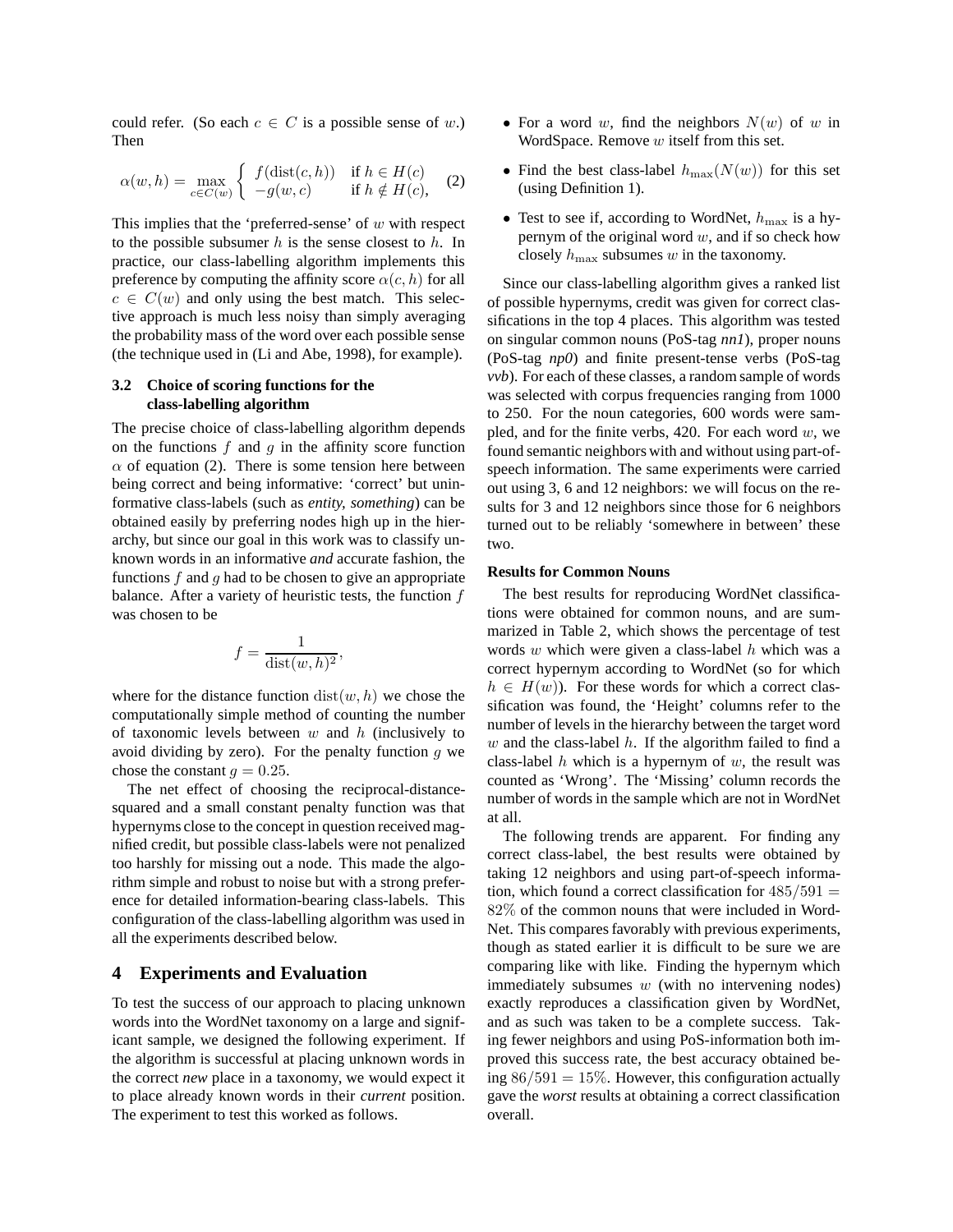| Height                                |                         | 2    | 3    | 4    | 5    | 6    | 7    | 8    | 9    | 10   | Wrong | Missing |
|---------------------------------------|-------------------------|------|------|------|------|------|------|------|------|------|-------|---------|
| <b>Common Nouns</b> (sample size 600) |                         |      |      |      |      |      |      |      |      |      |       |         |
| 3 neighbors                           |                         |      |      |      |      |      |      |      |      |      |       |         |
| With PoS                              | 14.3                    | 26.1 | 33.1 | 37.8 | 39.8 | 40.6 | 41.5 | 42.0 | 42.0 | 42.0 | 56.5  | 1.5     |
| Strings only                          | 11.8                    | 23.3 | 31.3 | 36.6 | 39.6 | 41.1 | 42.1 | 42.3 | 42.3 | 42.3 | 56.1  | 1.5     |
| 12 neighbors                          |                         |      |      |      |      |      |      |      |      |      |       |         |
| With PoS                              | 10.0                    | 21.8 | 36.5 | 48.5 | 59.3 | 70.0 | 76.6 | 78.8 | 79.8 | 80.8 | 17.6  | 1.5     |
| without PoS                           | 8.5                     | 21.5 | 33.6 | 46.8 | 57.1 | 66.5 | 72.8 | 74.6 | 75.3 | 75.8 | 22.6  | 1.5     |
| <b>Proper Nouns</b> (sample size 600) |                         |      |      |      |      |      |      |      |      |      |       |         |
| 3 neighbors                           |                         |      |      |      |      |      |      |      |      |      |       |         |
| With PoS                              | 10.6                    | 13.8 | 15.5 | 16.5 | 108  | 18.6 | 18.8 | 18.8 | 19.1 | 19.3 | 25.0  | 55.6    |
| Strings only                          | 9.8                     | 14.3 | 16.1 | 18.6 | 19.5 | 20.1 | 20.8 | 21.1 | 21.5 | 21.6 | 22.1  | 55.6    |
| 12 neighbors                          |                         |      |      |      |      |      |      |      |      |      |       |         |
| With PoS                              | 10.5                    | 14.5 | 16.3 | 18.1 | 22.0 | 23.8 | 25.5 | 28.0 | 28.5 | 29.3 | 15.0  | 55.6    |
| Strings only                          | 9.5                     | 13.8 | 17.5 | 20.8 | 22.3 | 24.6 | 26.6 | 30.7 | 32.5 | 34.3 | 10.0  | 55.6    |
|                                       | Verbs (sample size 420) |      |      |      |      |      |      |      |      |      |       |         |
| 3 neighbors                           |                         |      |      |      |      |      |      |      |      |      |       |         |
| With PoS                              | 17.6                    | 30.2 | 36.1 | 40.4 | 42.6 | 43.0 | 44.0 | 44.0 | 44.0 | 44.0 | 52.6  | 3.3     |
| Strings only                          | 24.7                    | 39.7 | 43.3 | 45.4 | 47.1 | 48.0 | 48.3 | 48.8 | 49.0 | 49.0 | 47.6  | 3.3     |
| 12 neighbors                          |                         |      |      |      |      |      |      |      |      |      |       |         |
| With PoS                              | 19.0                    | 36.4 | 43.5 | 48.8 | 52.8 | 54.2 | 55.2 | 55.4 | 55.7 | 55.9 | 40.7  | 3.3     |
| Strings only                          | 28.0                    | 48.3 | 55.9 | 60.2 | 63.3 | 64.2 | 64.5 | 65.0 | 65.0 | 65.0 | 31.7  | 3.3     |

Table 2: Percentage of words which were automatically assigned class-labels which subsume them in the WordNet taxonomy, showing the number of taxonomic levels between the target word and the class-label

| Height                                         |       |                                     |       |       |                   |       | Wrong |
|------------------------------------------------|-------|-------------------------------------|-------|-------|-------------------|-------|-------|
| $\vert$ Common Nouns $\vert$ 0.799 0.905 0.785 |       |                                     |       |       | 0.858 0.671 0.671 |       | 0.569 |
| <b>Proper Nouns</b>                            |       | 1.625 0.688 0.350 0.581 0.683 0.430 |       |       |                   |       | 0.529 |
| <b>Verbs</b>                                   | 1.062 | 1.248                               | 1.095 | 1.103 | 1.143             | 0.750 | 0.669 |

Table 3: Average affinity score of class-labels for successful and unsuccessful classifications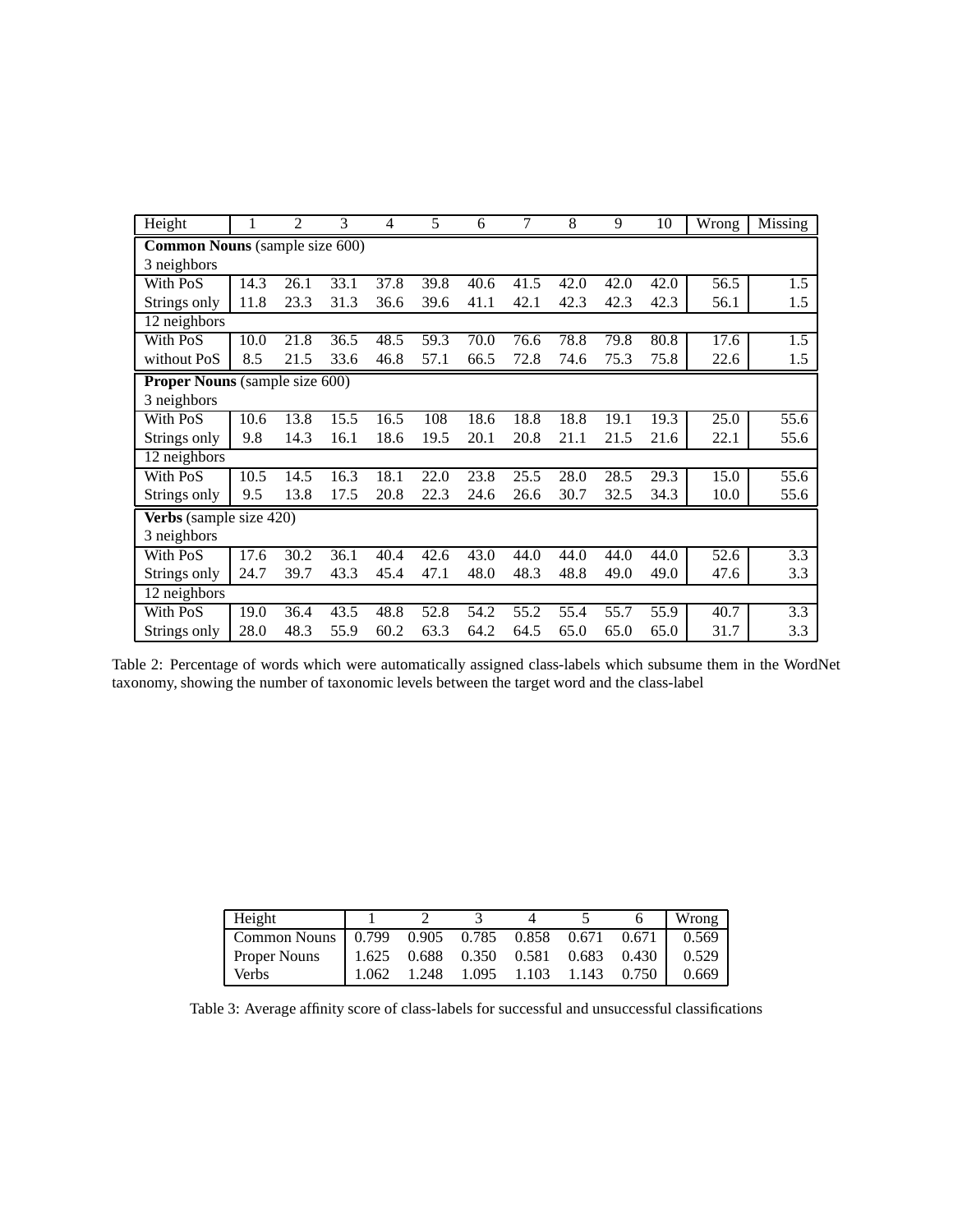In conclusion, taking more neighbors makes the chances of obtaining some correct classification for a word w greater, but taking fewer neighbors increases the chances of 'hitting the nail on the head'. The use of partof-speech information reliably increases the chances of correctly obtaining both exact and broadly correct classifications, though careful tuning is still necessary to obtain optimal results for either.

#### **Results for Proper Nouns and Verbs**

The results for proper nouns and verbs (also in Table 2) demonstrate some interesting problems. On the whole, the mapping is less reliable than for common nouns, at least when it comes to reconstructing WordNet as it currently stands.

Proper nouns are rightly recognized as one of the categories where automatic methods for lexical acquisition are most important (Hearst and Schütze, 1993,  $\S$ 4). It is impossible for a single knowledge base to keep up-todate with all possible meanings of proper names, and this would be undesirable without considerable filtering abilities because proper names are often domain-specific.

Ih our experiments, the best results for proper nouns were those obtained using 12 neighbors, where a correct classification was found for  $206/266 = 77\%$  of the proper nouns that were included in WordNet, using no part-of-speech information. Part-of-speech information still helps for mapping proper nouns into exactly the right place, but in general degrades performance.

Several of the proper names tested are geographical, and in the BNC they often refer to regions of the British Isles which are not in WordNet. For example, *hampshire* is labelled as a *territorial division*, which as an English county it certainly is, but in WordNet *hampshire* is instead a hyponym of *domestic sheep*. For many of the proper names which our evaluation labelled as 'wrongly classified', the classification was in fact correct but a different meaning from those given in WordNet. The challenge for these situations is how to recognize when corpus methods give a correct meaning which is different from the meaning already listed in a knowledge base. Many of these meanings will be systematically related (such as the way a region is used to name an item or product from that region, as with the *hampshire* example above) by generative processes which are becoming well understood by theoretical linguists (Pustejovsky, 1995), and linguistic theory may help our statistical algorithms considerably by predicting what*sort* of new meanings we might expect a known word to assume through metonymy and systematic polysemy.

Typical first names of people such as *lisa* and *ralph* almost always have neighbors which are also first names (usually of the same gender), but these words are not represented in WordNet. This lexical category is ripe for automatic discovery: preliminary experiments using the two names above as 'seed-words' (Roark and Charniak, 1998; Widdows and Dorow, 2002) show that by taking a few known examples, finding neighbors and removing words which are already in WordNet, we can collect first names of the same gender with at least 90% accuracy.

Verbs pose special problems for knowledge bases. The usefulness of an IS\_A hierarchy for pinpointing information and enabling inference is much less clear-cut than for nouns. For example, *sleeping* does entail *breathing* and *arriving* does imply *moving*, but the aspectual properties, argument structure and case roles may all be different. The more restrictive definition of *troponymy* is used in WordNet to describe those properties of verbs that are inherited through the taxonomy (Fellbaum, 1998, Ch 3). In practice, the taxonomy of verbs in WordNet tends to have fewer levels and many more branches than the noun taxonomy. This led to problems for our classlabelling algorithm — class-labels obtained for the verb *play* included *exhaust, deploy, move* and *behave*, all of which are 'correct' hypernyms according to WordNet, while possible class-labels obtained for the verb *appeal* included *keep, defend, reassert* and *examine*, all of which were marked 'wrong'. For our methods, the WordNet taxonomy as it stands appears to give much less reliable evaluation criteria for verbs than for common nouns. It is also plausible that similarity measures based upon simple co-occurence are better for modelling similarity between nominals than between verbs, an observation which is compatible with psychological experiments on word-association (Fellbaum, 1998, p. 90).

In our experiments, the best results for verbs were clearly those obtained using 12 neighbors and no partof-speech information, for which some correct classification was found for  $273/406 = 59\%$  of the verbs that were included in WordNet, and which achieved better results than those using part-of-speech information even for finding exact classifications. The shallowness of the taxonomy for verbs means that most classifications which were successful at all were quite close to the word in question, which should be taken into account when interpreting the results in Table 2.

As we have seen, part-of-speech information degraded performance overall for proper nouns and verbs. This may be because combining all uses of a particular wordform into a single vector is less prone to problems of data sparseness, especially if these word-forms are semantically related in spite of part-of-speech differences<sup>2</sup>. It is also plausible that discarding part-of-speech information

 $2$ This issue is reminiscent of the question of whether stemming improves or harms information retrieval (Baeza-Yates and Ribiero-Neto, 1999) — the received wisdom is that stemming (at best) improves recall at the expense of precision and our findings for proper nouns are consistent with this.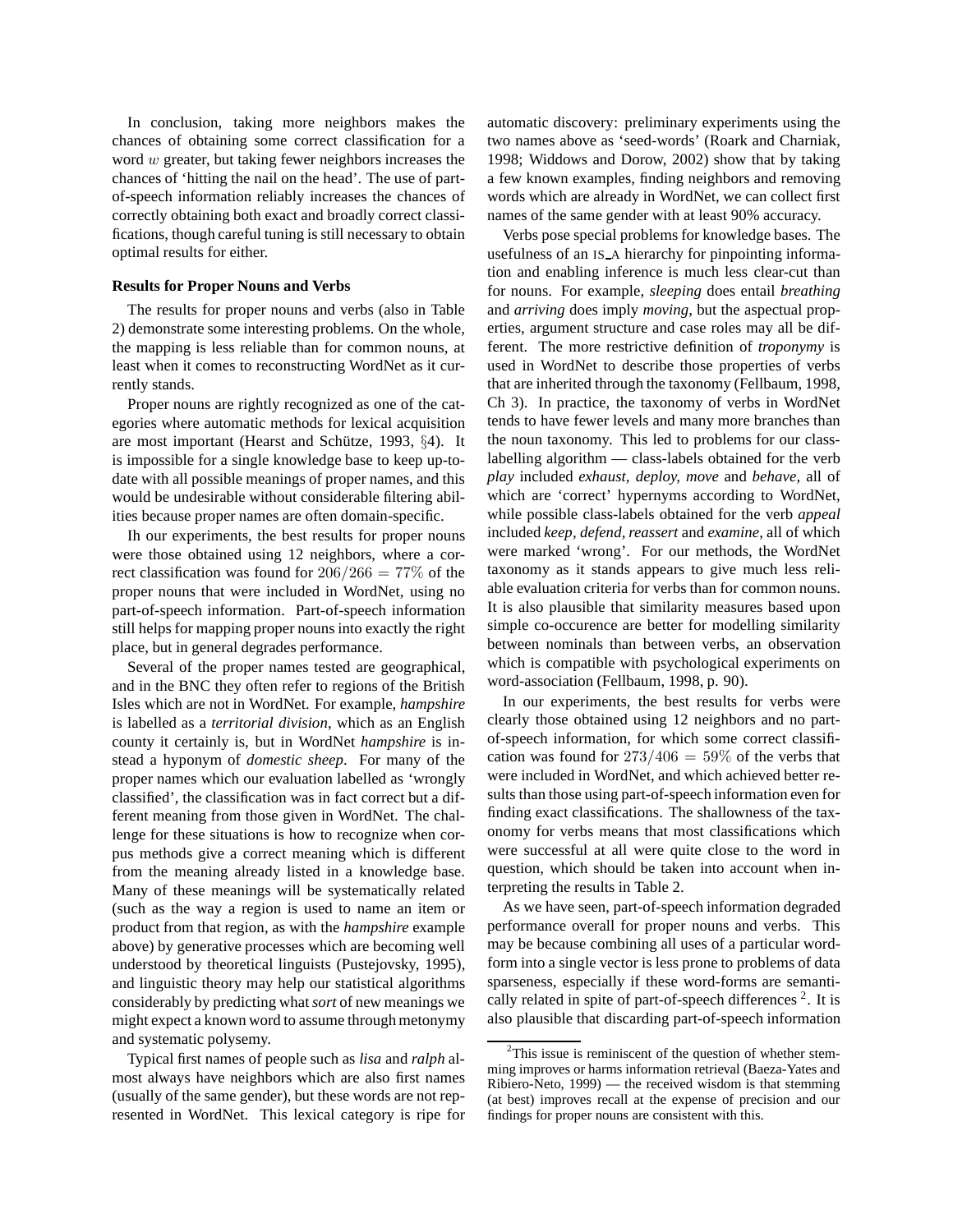*should* improve the classification of verbs for the following reason. Classification using corpus-derived neighbors is markedly better for common nouns than for verbs, and most of the verbs in our sample (57%) also occur as common nouns in WordSpace. (In contrast, only 13% of our common nouns also occur as verbs, a reliable asymmetry for English.) Most of these noun senses are semantically related in some way to the corresponding verbs. Since using neighboring words for classification is demonstrably more reliable for nouns than for verbs, putting these parts-of-speech together in a single vector in WordSpace might be expected to *improve* performance for verbs but degrade it for nouns.

#### **Filtering using Affinity scores**

One of the benefits of the class-labelling algorithm (Definition 1) presented in this paper is that it returns not just class-labels but an affinity score measuring how well each class-label describes the class of objects in question. The affinity score turns out to be signficantly correlated with the likelihood of obtaining a successful classification. This can be seen very clearly in Table 3, which shows the average affinity score for correct class-labels of different heights above the target word, and for incorrect class-labels — as a rule, correct and informative classlabels have significantly higher affinity scores than incorrect class-labels. It follows that the affinity score can be used as an indicator of success, and so filtering out classlabels with poor scores can be used as a technique for improving accuracy.

To test this, we repeated our experiments using 3 neighbors and this time only using class-labels with an affinity score greater than 0.75, the rest being marked 'unknown'. Without filtering, there were 1143 successful and 1380 unsuccessful outcomes: with filtering, these numbers changed to 660 and 184 respectively. Filtering discarded some 87% of the incorrect labels and kept more than half of the correct ones, which amounts to at least a fourfold improvement in accuracy. The improvement was particularly dramatic for proper nouns, where filtering removed 270 out of 283 incorrect results and still retained half of the correct ones.

#### **Conclusions**

For common nouns, where WordNet is most reliable, our mapping algorithm performs comparatively well, accurately classifying several words and finding some correct information about most others. The optimum number of neighbors is smaller if we want to try for an exact classification and larger if we want information that is broadly reliable. Part-of-speech information noticeably improves the process of both broad and narrow classification. For proper names, many classifications are correct, and many which are absent or incorrect according to WordNet are in fact correct meanings which should be added to the knowledge base for (at least) the domain in question. Results for verbs are more difficult to interpret: reasons for this might include the shallowness and breadth of the WordNet verb hierarchy, the suitability of our WordSpace similarity measure, and many theoretical issues which should be taken into account for a successful approach to the classification of verbs.

Filtering using the affinity score from the classlabelling algorithm can be used to dramatically increase performance.

## **5 Related work and future directions**

The experiments in this paper describe one combination of algorithms for lexical acquisition: both the finding of semantic neighbors and the process of class-labelling could take many alternative forms, and an exhaustive evaluation of such combinations is far beyond the scope of this paper. Various mathematical models and distance measures are available for modelling semantic proximity, and more detailed linguistic preprocessing (such as chunking, parsing and morphology) could be used in a variety of ways. As an initial step, the way the granularity of part-of-speech classification affects our results for lexical acquistion will be investigated. The class-labelling algorithm could be adapted to use more sensitive measures of distance (Budanitsky and Hirst, 2001), and correlations between taxonomic distance and WordSpace similarity used as a filter.

The coverage and accuracy of the initial taxonomy we are hoping to enrich has a great influence on success rates for our methods as they stand. Since these are precisely the aspects of the taxonomy we are hoping to improve, this raises the question of whether we can use automatically obtained hypernyms as well as the hand-built ones to help classification. This could be tested by randomly removing many nodes from WordNet before we begin, and measuring the effect of using automatically derived classifications for some of these words (possibly those with high confidence scores) to help with the subsequent classification of others.

The use of semantic neighbors and class-labelling for computing with meaning go far beyond the experimental set up for lexical acquisition described in this paper — for example, Resnik (1999) used the idea of a most informative subsuming node (which can be regarded as a kind of class-label) for disambiguation, as did Agirre and Rigau (1996) with the conceptual density algorithm. Taking a whole domain as a 'context', this approach to disambiguation can be used for lexical tuning. For example, using the Ohsumed corpus of medical abstracts, the top few neighbors of *operation* are *amputation, disease, therapy* and *resection*. Our algorithm gives *medical care, medical aid* and *therapy* as possible classlabels for this set, which successfully picks out the sense